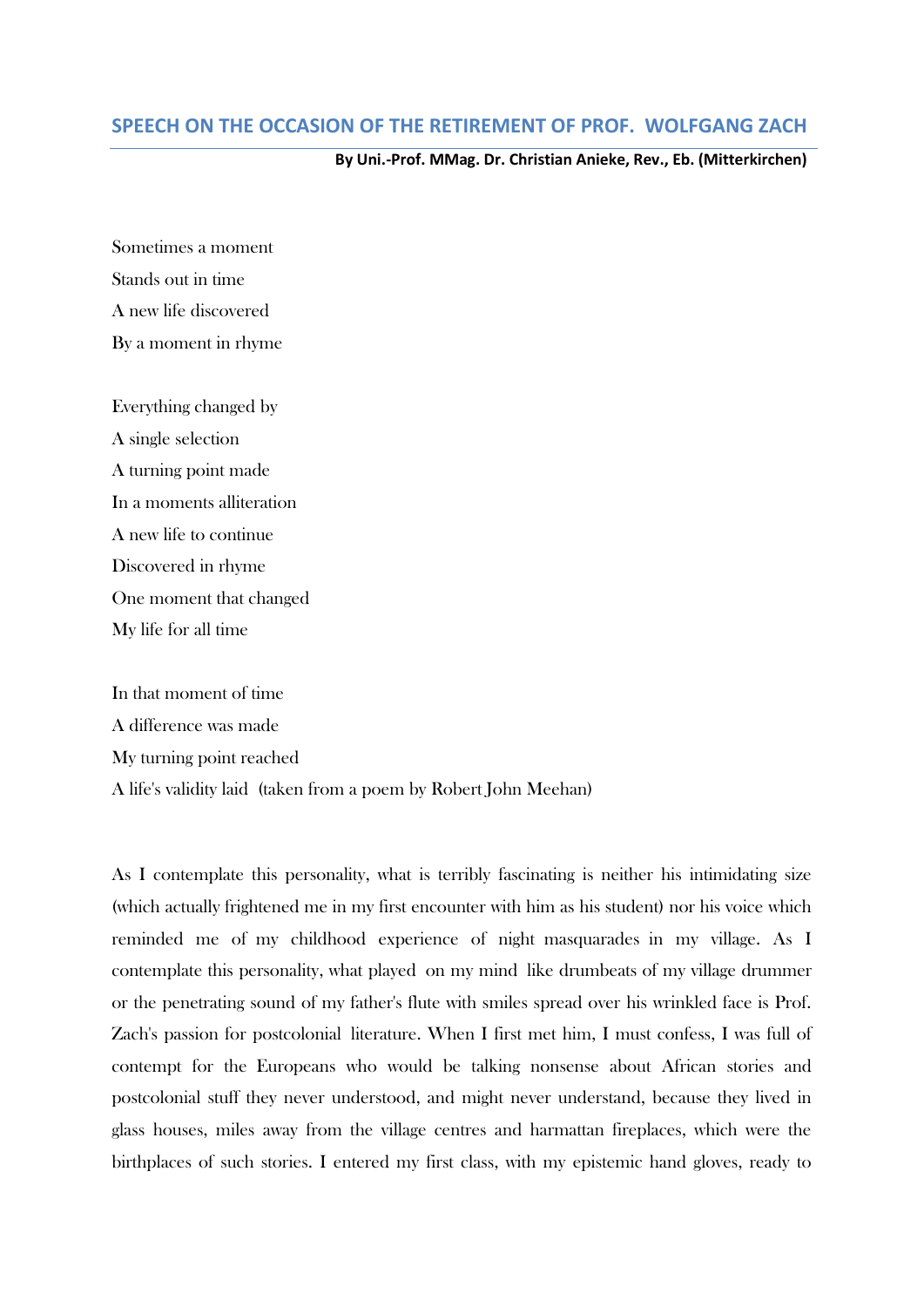land him a devastating, unforgettable blow on his white head if he dared talk rubbish about my African home. I made sure I sat in the front row of the class so that he could see my red eyes and pouts. He looked at me and with his natural, infectious warmth said, "Hello, you're from Nigeria!"I was taken aback! Transfixed! How come he knew I was from Nigeria? Then he went on, and on and on and on... Zach-like. He talked about Lagos, about Enugu, about Nsukka, about Chinua Achebe, about his experience with Nigerian taxi drivers, about Nigerians and their marvellous sense of time (very punctual). I was so impressed with his sense of humour, his details of every nook and cranny of my home state, and his rememberance of names like Prof. Donatus Nwoga and his dear wife and Prof. Obiechina. Before he finished I had lost my weaponry. I was completely disarmed by his knowledge of my native home. My eyes lost their red colour and brightened up! I could feel tears welling up! I was aware he knew that he had converted me. He could see he had won a friend. And he smiled or laughed, I'm not quite sure now what it was. Anyway, I could trust his knowledge of Africa, of my native country Nigeria, of my home state Enugu. I also saw how eager he was to learn more. I saw his child-like, almost 'Malala- like curiousity to learn! From that first encounter, from that very moment, I made up my mind to work with him, to be his student.

Throughout my days with him as a student, Wolfgang never gave me the feeling that he knew it all. He was ready to listen, to ask questions, to correct me if I made mistakes in my analysis and placement of literary stuff in its historical context. Unlike many other scholars of Postcolonial literature, he tried to have first-hand information of the local setting of the stories, of the literary works.

He could talk about postcolonial literature because he allowed himself to be baptised in the muddy waters of its parents. This is what distinguishes Prof. Zach from the others. And this is why he sounds convincing! This is why he remains one of the few voices in postcolonail literature I want to listen to, one of the few voices I respect, one of the few voices that will continue to influence me in my literary journey and adventures!

So my dear Prof. Zach, quoting the beautiful poem of Joanna Fuchs, I say to you today:

If I could teach you, teacher, I'd teach you how much more you have accomplished than you think you have.